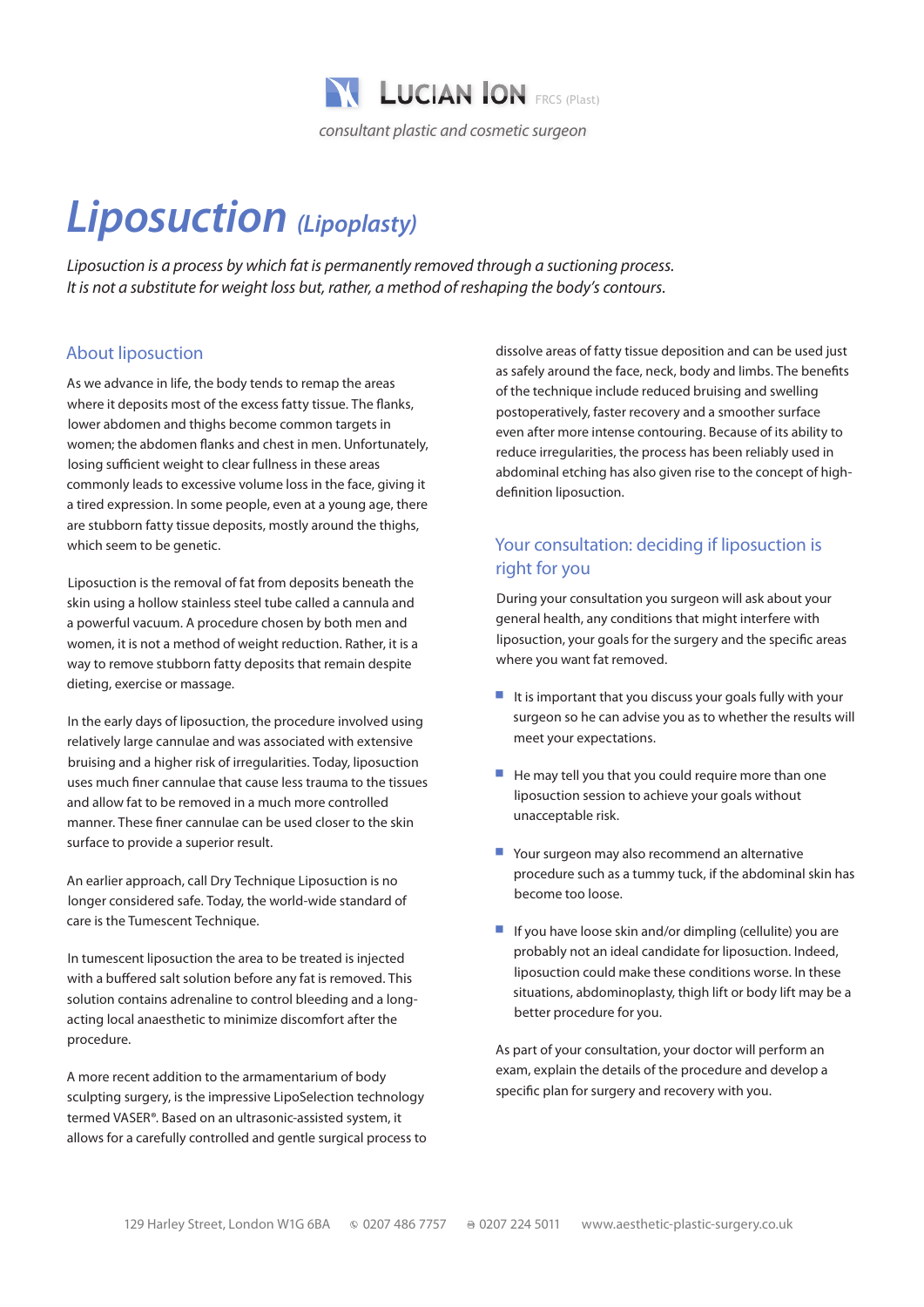

In most cases you surgeon will require that you be relatively close to your ideal body weight. This is not an absolute requirement. Rather, it reflects the fact that there is a surgically safe limit to the volume of fat removed that can be removed at any time, and a limitation on how much your skin will shrink after large volume liposuction.

For these reasons, if you are contemplating liposuction as part of a more extensive diet and exercise program aimed at losing more than a stone of weight, your surgeon will recommend that you lose the weight before your surgery. It is fair to say that the results of liposuction often motivate people to adopt better diets and more extensive exercise, however you should not rely on making these changes after your procedure.

If you are diabetic you may still have liposuction. In some cases you may find that the removal of fat will reduce your insulin requirements. Please note, however, that this is not a treatment recognized by insurance companies or the medical profession in general as a complement to diabetes control.

#### Your operation: what to expect

Liposuction may be performed under general or local anaesthesia, depending on the part of the body being treated and the amount of fat that is to be removed. It can be the sole procedure done or performed along with another procedure like a face lift, breast reduction or abdominal reduction. In all cases, it is normal for your anaesthetist to give you intravenous fluids to replace those lost during your procedure.

Liposuction surgery takes between 30 minutes and several hours depending n the number of areas treated and the volume of reduction. Less extensive liposuction may be performed as a day case. For larger volume reductions or multiple areas treated, an overnight hospital stay is sometimes recommended.

### After your surgery

Immediately after your liposuction the parts of your body that were operated on will be dressed with Elastoplast or similar dressings. These dressings must remain in place for one week. Showers and baths may still be possible during this period.

The most important aspect of treatment after your procedure is the wearing of pressure garments. These may be needed for up to six weeks: three weeks day and night, three weeks overnight only.

It is important to understand that although only tiny incisions are made, liposuction creates a large wound hidden under the skin. How fast you recover depends on how extensive your procedure was.

- $\blacksquare$  Tenderness, bruising and swelling are normal after your procedure but should subside in the following weeks. These symptoms may be lessened by taking Arnica for one week prior to surgery and two weeks afterwards. You can also use Lasonil® ointment over the bruises to speed up recovery.
- $\blacksquare$  In general you should walk around as soon as possible to reduce swelling and restore the circulation to normal. This reduces the risk of clots in the leg veins (deep vein thrombosis).
- $\blacksquare$  You will need adequate rest in the days and weeks after your procedure as well as regular, gentle exercise.
- $\blacksquare$  Discomfort after your surgery may be relieved by mild analgesics such as Paracetamol. Aspirin should be avoided as it can promote bleeding.
- Depending on which areas have been treated, you should be able to return to work in 7-14 days.
- You may experience some leakage of fluid from your incisions and a small drainage tube may need to be put under your skin for a few days.
- $\blacksquare$  Numbness and itching of the area treated may be expected after surgery but should disappear gradually. Permanent areas of numbness are rare.
- $\blacksquare$  Infection after liposuction is rare and easily treated by antibiotics.